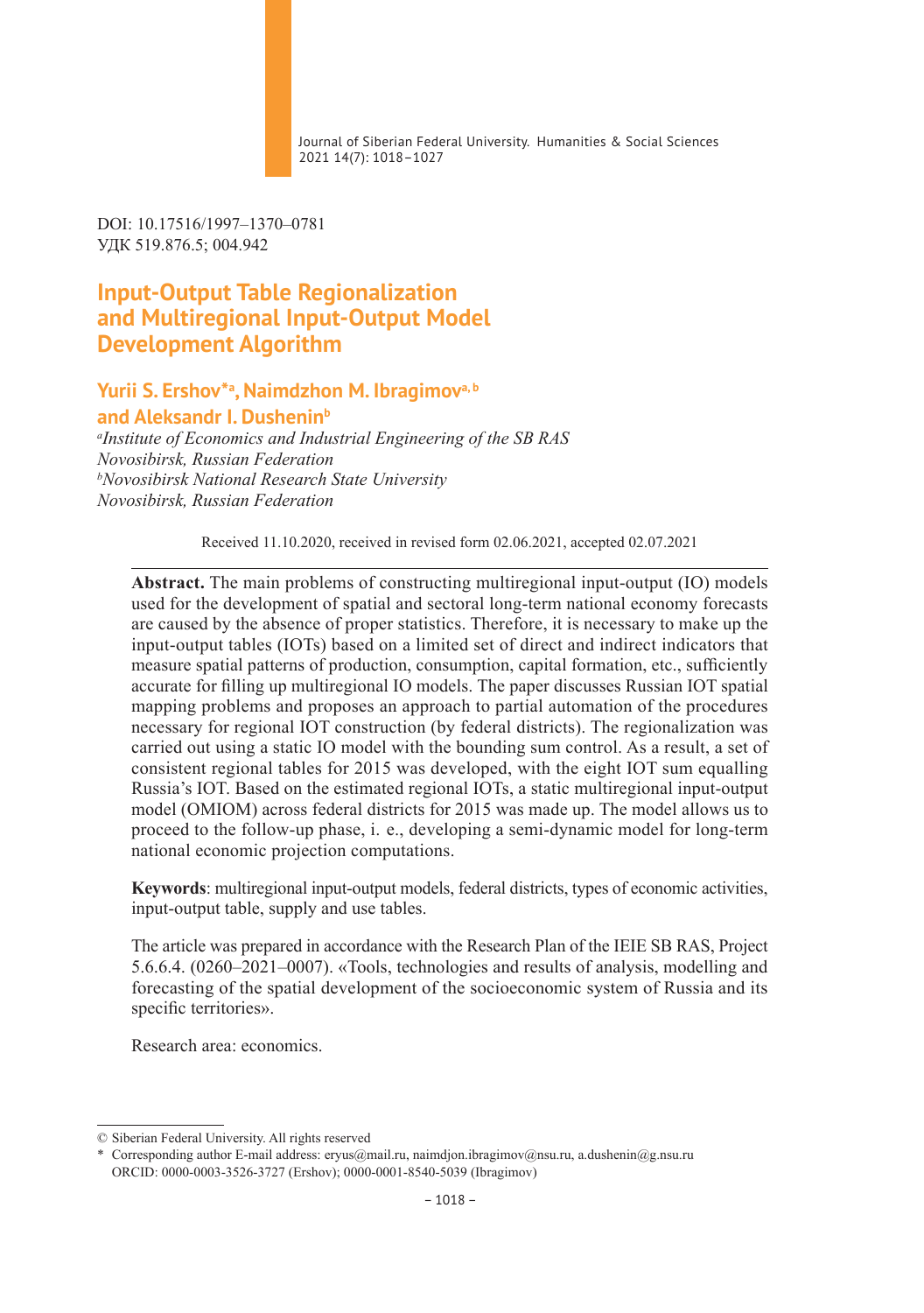Citation: Ershov, Yu.S., Ibragimov, N.M., Dushenin, A.I. (2021). Input-output table regionalization and multiregional input-output model development algorithm. J. Sib. Fed. Univ. Humanit. Soc. Sci., 14(7), 1018–1027. DOI: 10.17516/1997–1370–0781.

# **Алгоритм регионализации таблицы «затраты-выпуск» и построения межрегиональной межотраслевой модели**

**Ю.С. Ершова , Н.М. Ибрагимова, б, А.И.Душенинб**

*а Институт экономики и организации промышленного производства СО РАН Российская Федерация, Новосибирск б Новосибирский национальный исследовательский государственный университет Российская Федерация, Новосибирск*

**Аннотация.** Главные проблемы построения межрегиональных межотраслевых моделей, используемых для разработки пространственного и отраслевого разрезов долгосрочных народнохозяйственных прогнозов, обусловлены отсутствием в полном объеме прямых статистических данных, т. е. региональных таблиц распределения товаров и услуг. Расчет этих таблиц приходится осуществлять исходя из ограниченного набора прямых и косвенных показателей, которые позволяют определить пространственные структуры производства, потребления, накопления основного капитала и т. п. с точностью, достаточной для дальнейшего их использования в информационном наполнении межрегиональных межотраслевых моделей. В статье рассматриваются проблемы пространственной разверстки общероссийской таблицы «затраты-выпуск» и предлагается авторский подход к частичной автоматизации процедур, необходимых для построения совокупности региональных таблиц (по федеральным округам). Регионализация производилась с помощью статической межотраслевой модели с контролем окаймляющих итогов. В результате был получен набор непротиворечивых региональных таблиц по состоянию на 2015 г. – сумма восьми таблиц «затраты-выпуск» точно совпадает с общероссийской таблицей. На базе таких оценочных региональных таблиц была построена статическая межотраслевая межрегиональная модель в разрезе федеральных округов РФ за 2015 г., необходимая для выполнения последующего этапа работ – разработки полудинамической модели, используемой для расчета вариантов долгосрочных народнохозяйственных прогнозов.

**Ключевые слова:** межрегиональные межотраслевые модели, федеральные округа, виды экономической деятельности, таблица «затраты – выпуск», таблицы ресурсов и использования.

Статья подготовлена по плану НИР ИЭОПП СО РАН, проект 5.6.6.4 (0260–2021–0007) «Инструменты, технологии и результаты анализа, моделирования и прогнозирования пространственного развития социально-экономической системы России и её отдельных территорий», № 121040100262–7.

Научная специальность: 08.00.00 – экономические науки.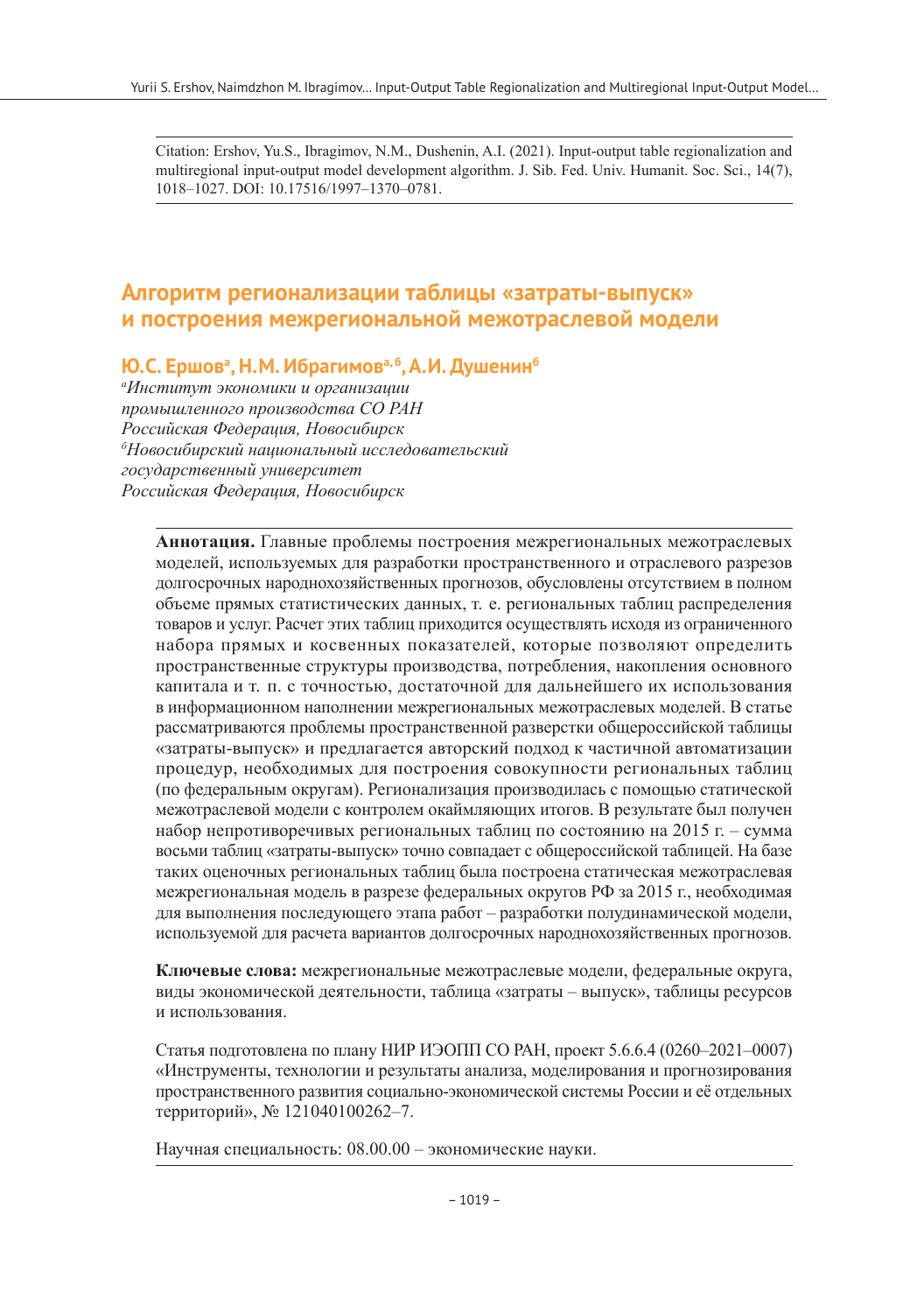### **Introduction**

The diversity of economic and social conditions, the enormous regional differentiation by the level of socioeconomic development, and the importance of a background for the efficient common economic space require accounting for industry-specific and spatial aspects in forecasting and socioeconomic analysis. In its turn, that presumes the use of adequate analytical and prognostic tools. Such studies examine the established trends and their causes and identify the objective, long-term, accidental, short-term factors among them. This is the primary research domain of the Institute of Economics and Industrial Engineering (IEIE) SB RAS, preceding further regional economic forecasting studies (Ershov, 2020; Kuleshov et al., 2013; Ershov, 2016; Ershov, 2015). Many authors representing other research centres also pay much attention to the spatial aspects of Russia's economic development (Ershov, 2020; Mikheeva, 2017). The crucial factor shaping the fundamental economic development trends in different regions is their specialization. Therefore, in-depth analysis is impossible without considering the sectoral structure and the specifics of interregional relations (Mikheeva, 2006). Multiple authors agree on the decisive role of the national factors (Mikheeva, 2018) in the regional economic development, and, at the same time, on the significant impact made by certain regional factors that differentiate the economic growth rates, especially in the crisis periods, to a considerable extent (Ershov, 2012; Granberg et al., 2011).

Apart from the traditional long-term forecasting of the Russian economy in the sectoral and spatial aspects, the Institute of Economics and Industrial Engineering pursues a rather unique line of research regarding the specifics of interregional interactions that cannot be defined without adequate economic-andmathematical tools: coalition analysis, enabling to assess the level of complementarity and interdependence between regional economies, and studies aimed at searching the state of equilibrium and the essence of multiregional systems [Suslov et al., 2019; Vasil′ev, Suslov, 2011; Vasil′ev, Suslov, 2010).

Economic forecasting is not the only domain in which the input-output models of national and multiregional statements can be used. They form the basis for studying such aspects, as, for instance, prediction and analysis of gas emissions (Li, Li, 2020; Wang et al., 2020; Xin et al., 2020) and related energy interlinkages across regions (He et al., 2019; Liu et al., 2021) or investment efficiency assessment (Mikheeva et al., 2011).

Obviously, the quality of the results obtained using multi-regional input-output models (MIOMs) depends directly on the validity of their content. At present, the model-software complex of the Institute comprises several interrelated models. A static multi-regional input-output model is essential as an optimization model (ОМIOМ). Moreover, it serves as a foundation for all other structures.

The primary purpose of the modelsoftware complex (MSC) is to coordinate the macroeconomic, sectoral and regional long-term forecasts regularly, experimentally estimate the predicted scenarios for the development of the Russian national economy, and assess the role of territorial and foreigneconomic factors in shaping the spatial structure of the economy (Granberg et al., 2007).

A previously developed MSC was used as a blueprint for this work. Along with a point IOM, it comprises two spatial IOMs covering  $40$  types of economic activities<sup>1</sup> (further on referred to as sectors); i. e., a static (2013) multiregional model across8 federal districts for the base year 2013, and a semi-dynamic multiregional model covering the period up until 2030. The models were filled with information manually.

After Rosstat published the IOTs for 2015 and the Ministry of Economic Development presented the macro-indicators of national economic development until 2036, accelerating the procedures for filling up the informational content of the models became an urgent task.

The paper outlines the main results of building a 2015 static MIOM for the Russian Federation and entering current information into the models. Besides being valuable on

According to OKVED1.1 (Russian National Classifier of Types of Economic Activity).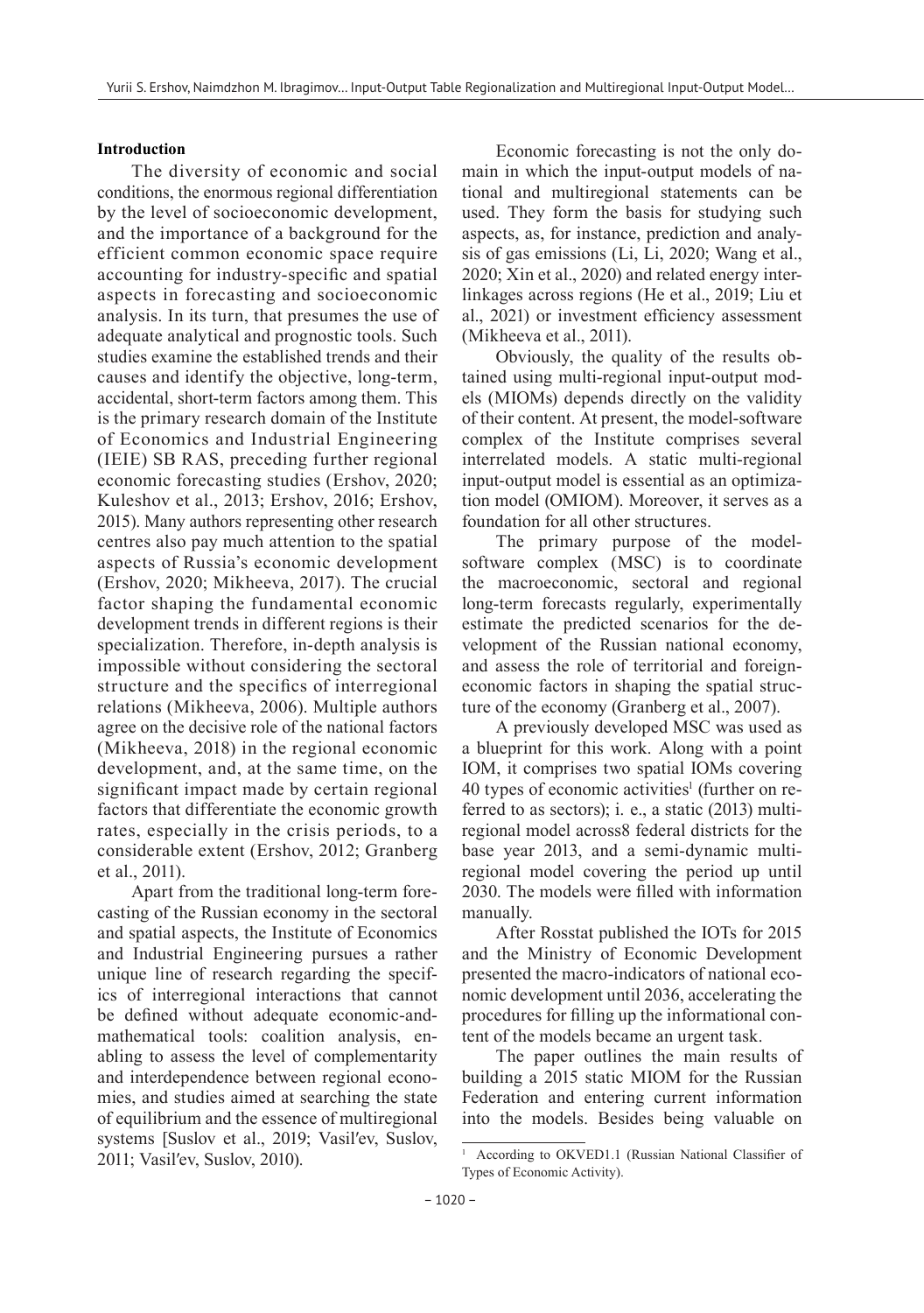their own, these results also constitute a necessary step for the scheduled work on estimating sectoral and spatial scenarios for long-term national economic forecasts.

## **Filling up a static multiregional input-output model (base year problem)**

Since the official statistical data in Russia lack a regional IOT system, the regionalization of such tables broken by federal districts is a priority in the OMIOM building. Here, the base tables were regionalized based on the national tables of resources and the use of goods and services in 2015, compiled by Rosstat (*Federal'naia sluzhba gosudarstvennoi…*).

The regional IOT accessibility issue is not unique for the Russian statistics. In Brazil and China, for instance, regional reporting tables are compiled regularly, while in many countries, including Russia, they do not exist (Kuleshov et al., 2013; Suslov et al., 2017). For this reason, there is a need for multiple assessment methods that do not require enterprise surveys. The most popular methodology is based on location quotients. In line with this algorithm, relative-share ratios in the regional and national economy sectoral structure are calculated. If the figure is less than 1, it allows applying the national direct input coefficient to the relevant cell of a regional table. On the other hand, if the allocation quotient exceeds 1, the national coefficient is increased proportionately to be used in a regional table (Kuleshov et al., 2013). А. Saiapova suggested her own regional table building method for Bashkortostan (Saiapova, Sutiagin, 2001). N. Mikheeva describes an IOT assessment methodology and results for the Russian Far East (Mikheeva, 2005).

For the estimation of regional IOTs for 2015, the IEIE SB RAS methodological approaches were used (Ershov, 2011).

The calculation of the regional IOT indicators begins with a **sectoral classifier selection.**  In this study, the indicators were calculated across 46 sectors of regional economies.

The classifier was selected because OKVED1.1 (the basis for the Russian table of resources and use of goods and services of 2015) aggregates some types of activity (sectors of the economy) that differ in the structure of production costs and production geography. Therefore, our classifier separates such activities (sectors) as «production of coke and petroleum products» and «ore mining». Ferrous and non-ferrous metallurgies are separate for the same reason. Such aggregates were decomposed *pro rata* the value of the dispatched products.

The following critical stage of the study was **to calculate regional output indicators** currently published by Rosstat only as a common value for Russia.

There can be no unified method for the spatial allocation of output indicators; the differences between the approaches are caused by the difference in the content of the data provided by statistical sources. The main principles for calculating regional output indicators are as follows:

1. Distribution proportionately to the amounts of the value-added (VA). This method is appropriate for education, healthcare, public administration, and other services that cannot have significant cross-regional differences in terms of the value-added to the output ratio, as well as in the structure of intermediate consumption. Additional information, such as spatial employment structure (*Elektronnye tablitsy statistiki RF…*), spatial tax revenue structure (without VA tax and excise duties) (*FNS* [Federal Tax Service]…) (the latter is very close to the spatial VA structure) is important for public administration, where a part of the VA is not broken down by regions.

2. The estimates are based on indirect data without reference to any published regional VA data. This approach is employed for the financial activity where only 10–15 % of the total Russian VA is broken down by regions; the regional figures are calculated based on employment and tax statistics.

3. Breaking down *pro rata* to incomplete regional output data. This principle is used for agriculture: although all publications on agricultural production are claimed to cover «all categories of enterprises», the sum of regional outputs does not equal the total national output presented in the national accounts (*Regiony Rossii. Sotsial'no-ekonomicheskie…*).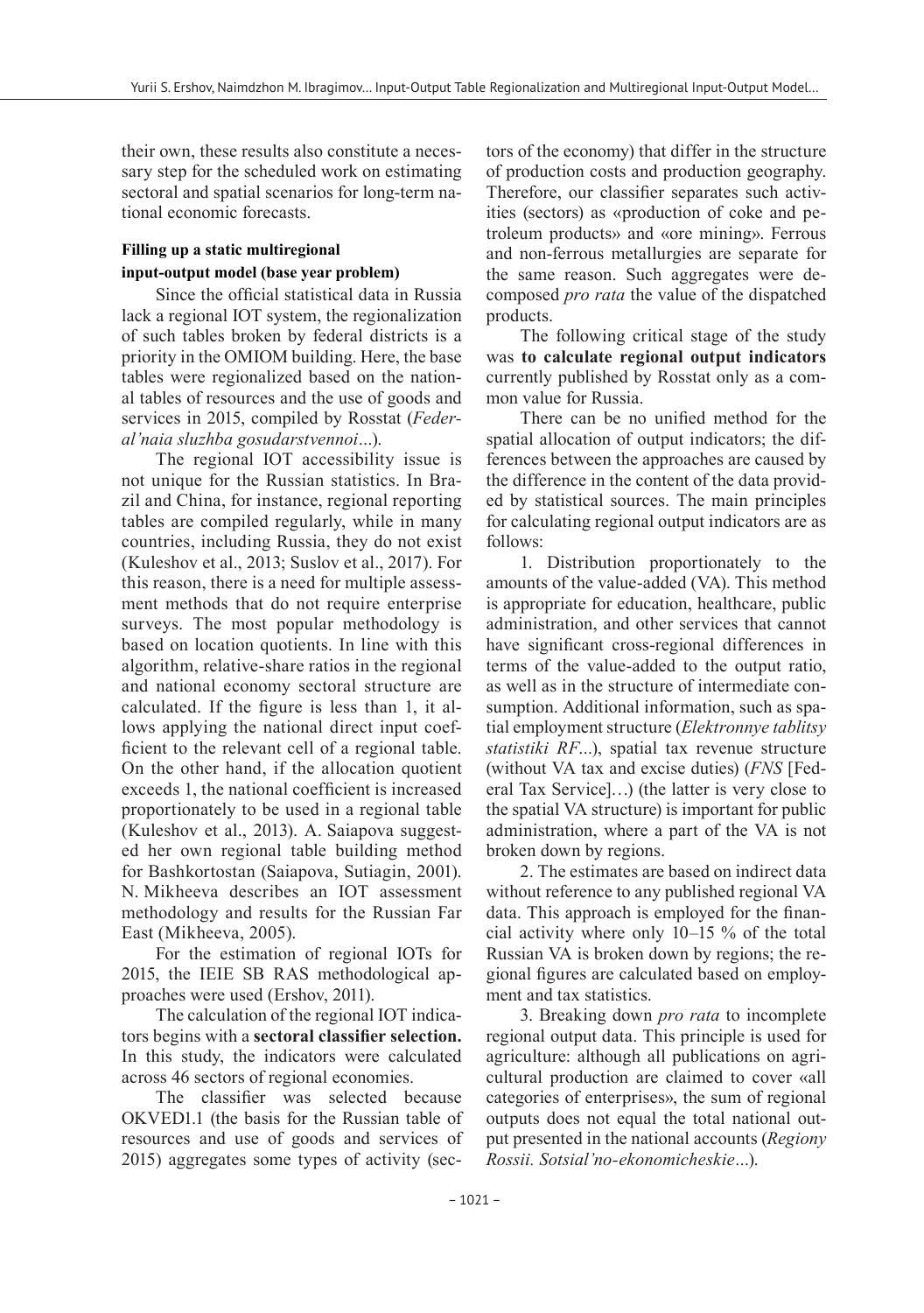4. Breaking down *pro rata* physical production indicators. This approach applies to mono-sectors, and it turns out that the actual breaking down by regions is based on the average prices in Russia; however, it only improves the consumer qualities of the mathematical apparatus, although the obtained input values may deviate from the official figures due to use of region-differentiated prices in the calculations. Furthermore, breaking down *pro rata* physical production (extraction) can also result in deviation from the official input data («quantity of dispatched goods…») because the latter account for commercial products only. Consequently, the data in value terms may lack, for instance, information about coke production in a particular region if fully intended for in-plant turnover.

The principle of breaking down *pro rata* physical indicators is used for fishery and fish farming, coal, oil, gas, ferrous metal ore, coke, petrochemical production, electric and heating power generation (*Regiony Rossii. Sotsial'noekonomicheskie…*; *Elektronnye tablitsy statistiki RF…*).

5. Breaking down *pro rata* «quantity of dispatched products…» (*Federal'naia sluzhba gosudarstvennoi statistiki…*) means direct multiplication of the total outputs by the regional shares of dispatched products, if nearly all products are produced by organizations (legal entities). It is established by comparing the total employment in a particular sector and the average annual number of the persons employed by organizations. If the difference between the total employment and the average annual headcount of organizations is significant, and if the cross-regional difference in the ratio is high, the difference between the total output and the sum of outputs over organizations is defined at the national level. Assuming that the workforce productivity between the organization employees and others is the same, regional indicators on the dispatched products are counted up.

Besides manufacturing sectors, this method is also applied to construction. Indices on construction volumes, published by regions, relate to contractors only. Overall, it covers only around 60 % of the Russian construction sector output. Moreover, the proportional increase of regional indicators may distort the actual spatial structures due to considerable crossregional differences in employment ratio in construction entities to the overall employment in the construction sector.

A similar approach is also used for the spatial output allocation in «Operations with real estate, … «

6. For land transportation, pipeline, and communication sectors, the national output is broken down proportionately to the detailed data from the « $\Pi$ 1» corporate output statistical form. For this method, major errors are unlikely since the share of individual entrepreneurs and households in such sectors is insignificant.

Another essential stage in building up regional IOTs is **estimating regional consumptions and the final household consumption structure.**

There are various approaches to be used for the spatial breakdown of this indicator:

1. Breaking down *pro rata* regional outputs. This principle underlies consumption estimates for healthcare, education and similar services since nearly 98 % of products in such sectors fall on final consumption, and the expenditures for intermediate consumption in other sectors are small.

2. Breaking down *pro rata* incomplete data about regional consumption. Such data are published on electric power consumption (in physical terms) as well as consumption of postal and telecommunications services (in purchase prices) or tour services.

3. Breaking down *pro rata* personal income data. It applies, first of all, to the sectors where outputs depend heavily on the purchasing power of the population (agriculture, food and light industries, trade and transportation service and so on) (*Regiony Rossii. Sotsial'noekonomicheskie pokazateli…*).

4. Estimates based on indirect data. The approach is used for financial operations: regional indicators are calculated based on distribution indicators on credit institutions and their branches in federal districts provided by fiscal control bodies (*Regiony Rossii. Sotsial'noekonomicheskie pokazateli…*).

5. Estimates based on the national table of resources and use of goods or services (*Fed-*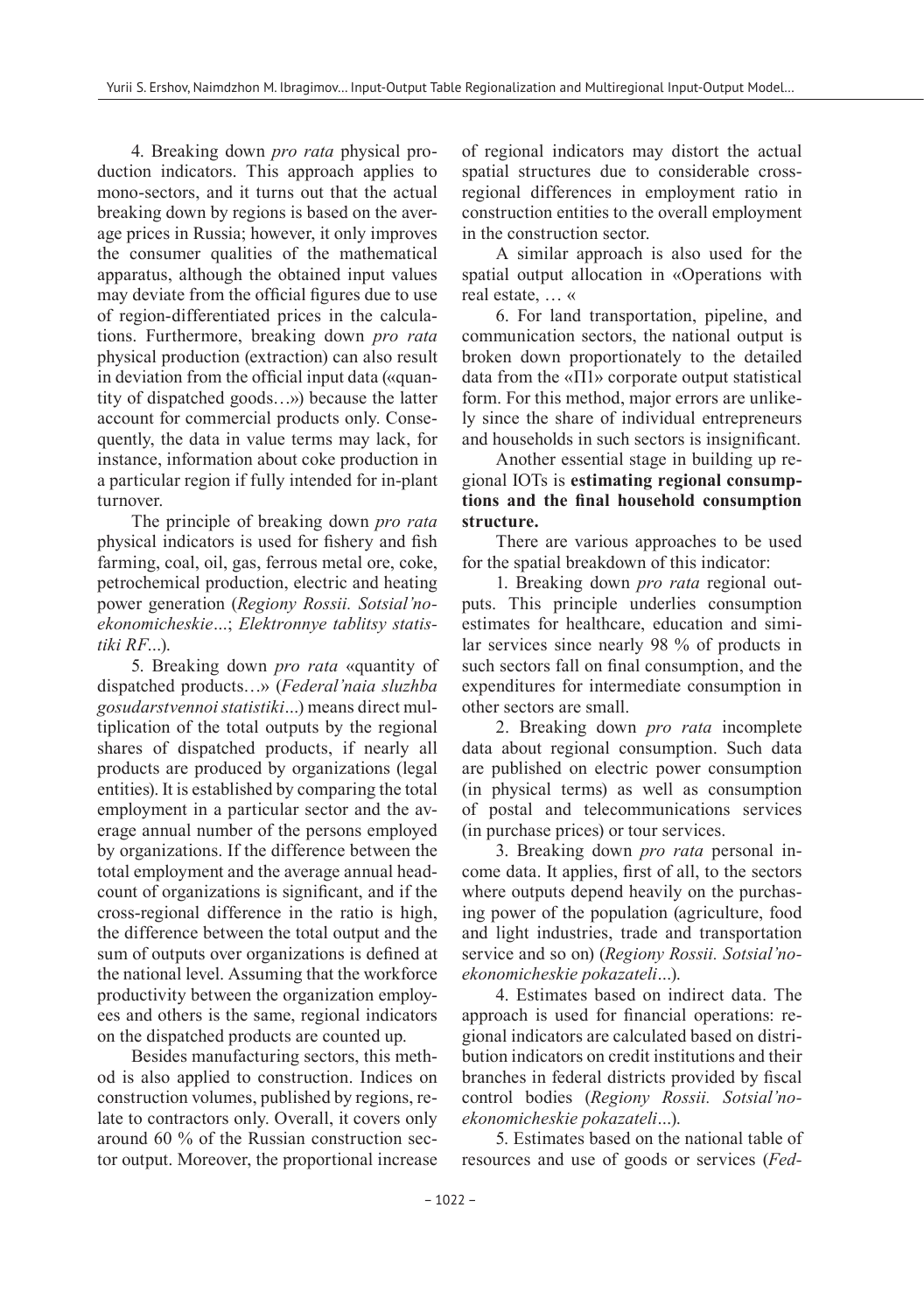*eral'naia sluzhba gosudarstvennoi statistiki…*). For instance, if household consumption of some mining sectors is missing, the regional consumption is assumed as zero.

Final consumption expenditures of government agencies include expenses for collective services (more 95 % of which is the consumption by the government agency and the maintenance of the national defence) and individual services (where around 90 % fall on education, healthcare and others, namely physical training, social security, art and culture). In such sectors, expenditures for intermediate consumption in other sectors are small, accounting for approximately 3–4 % of the output; therefore, it would be reasonable to assume that the proportions will be the same in each region (Granberg et al., 2007). Thus, the final consumption expenditures of government agencies in such intangible service sectors in each region can be determined *pro rata* regional outputs. Regional expenditures in other sectors are determined following the spatial structure of the final household consumption.

**Fixed capital investment data** in the IOTs are broken down by three sectors: machine engineering, construction, real estate operations, lease and services (R&D and related drilling). The available statistics (*Elektronnye tablitsy statistiki RF…*) allows us to break down the aggregated fixed capital by the above three positions; the data are incomplete but close to the cumulative investments; the total can be reached through *pro rata* increase of all the three elements.

We applied the following approach to estimate the **export/import** spatial structure:

1. For tangible sectors, direct customs statistics from federal districts were used (*Tamozhennoe upravlenie…*).

2. For intangible services, export was estimated *pro rata* the data on regional outputs, and import was evaluated *pro rata* the data on regional final household consumption.

In the initial breaking down of regional intermediate consumption by sectors for all regions, nationwide technical coefficients (intermediate consumption per unit) were used, based on the national goods and service con-

sumption table for 2015 (*Federal'naia sluzhba gosudarstvennoi statistiki…*).

As a result of the above-described procedures, estimated approximated regional IOTs are generated. Naturally, such initial estimates may be misaligned with regard to particular sectors. Eliminating such disbalance is the next step. For some sectors, disbalance will be insignificant due to the selected method and require simple formal balancing techniques. In case of a considerable disbalance, non-formalized expert assessments are necessary.

### **Balancing regional input-output tables**

If  $e_i^r$  is the disbalance in the output of goods (services) in sector i in a region r, then

$$
e_i^r = x_i^r - \sum_{j=1}^n a_{ij}^r x_j^r - \alpha_i^r z^r - \sum_{s \neq r} x_i^{rs} + \sum_{s \neq r} x_i^{sr} - \nu_i^{rk} + \nu_i^{kr} - \mathbf{q}_{pi}^r;
$$

*Notation:*

 $x_i^r$  – output of products (services) in sector *i* in region *r*;

 $z^r$  – final consumption in region *r*;

 $x_i^r$  – deliveries of sector *i* products from region *r* to region*s*;

 $x_i^s$  – deliveries of sector *i* products from region *s* to region *r*;

 $v_i^r$  – export of product *i* goods (services) from region *r*;

 $v_i^k$  – import of product *i* goods (services) from region *r*.

 $a_{ii}^r$  – inputs from sector *i*, needed per unit of output of sector j in region *r*;

 $\alpha_i^r$  – share of product *i* in the total final

consumption in the region 
$$
r \left( \sum_{i=1} \alpha_i^r = 1 \alpha_i^r = 1 \right);
$$

 $q_{pi}^{r}$  – volume of the final product in the part of product *i* of region *r*, not included in the maximized part of final consumption (mostly, gross accumulation of fixed capital).

Depending on a sector, different formal methods of eliminating disbalance may apply:

1. If products are transportable (sectors 1–29), disbalance is adjusted by varying inflow/ outflow values (see more detailed description below):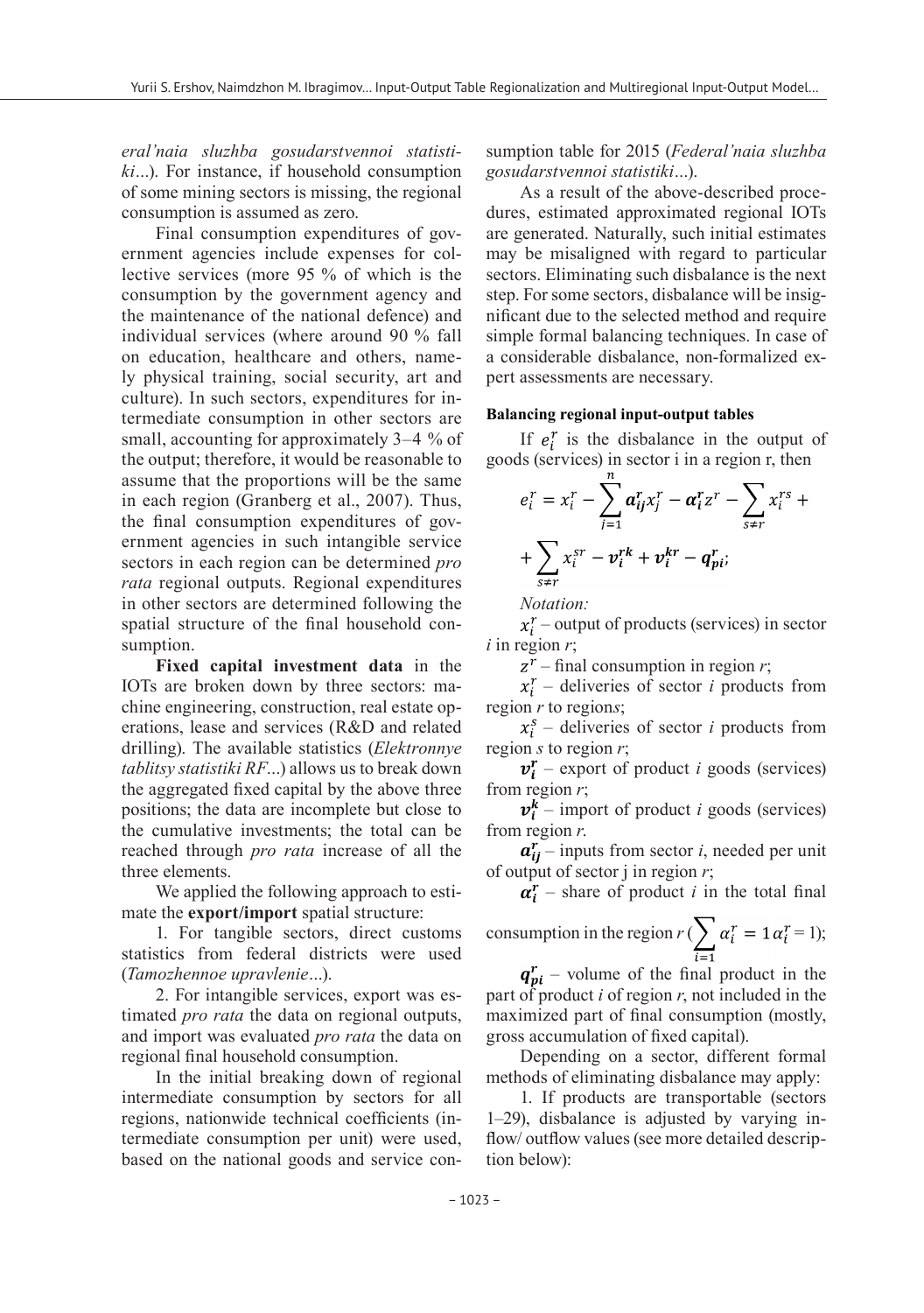$$
e_i^r = \sum_{s \neq r} x_i^{rs} - \sum_{s \neq r} x_i^{sr}
$$

2. If the intermediate product consumption depends on the natural conditions in a region (sectors 30, 31,32) or trade mark-ups (35), inputs per unit are adjusted:

$$
a_{ij}^{r(new)} = \gamma_i^r a_{ij}^{r(old)}, \text{ where}
$$

$$
\gamma_i^r = \frac{\sum_{j=1}^n a_{ij}^{r(old)} x_j^r + e_i^r}{e_i^r}
$$

3. For non-transportable products (sectors 33, 34, 36, 40–47), the final consumption values are adjusted:

$$
y_i^{r(new)} = g_i^r y_i^{r(old)}, \text{true } g_i^r = \frac{y_i^{r(old)} + e_i^r}{e_i^r}
$$

4. Disbalance in the transport sector (37–39) is eliminated by breaking down the intermediate transport consumption into three parts: the costs for intraregional, cross-regional and external transportation:

$$
x_{\tau j}^r = a_{\tau j}^{rr} x_j^r + \sum_{s \neq r} c_{\tau \tau j}^{rs} x_j^{rs} + \sum_{s \neq r} c_{\tau \tau j}^{sr} x_j^{sr} + d_{\tau j}^{rk} v_j^{rk} + d_{\tau j}^{kr} v_j^{kr}; \tau \in \mathcal{T}
$$

*Notation:*

 – volume of transport services in region *r*;

 $a_{\tau i}^{rr}$  – transport inputs of region *r* for intraregional shipment of a unit of products *j* in region *r*;

 $c_{\text{r7}}^{rs}$  – transport inputs of region *r* for outflow of a unit of products *j* from region *r* to region *s*;

 $c^{sr}_{rri}$  – transport inputs of region *r* for inflow of unit of products *j* from region *s* to region *r*;

 $d_{\tau i}^{rk}$  – transport inputs of region *r* for export of unit of products *j*;

 $d_{\tau i}^{kr}$  – transport inputs of region *r* for import of unit of products *j*;

Why can adjusting disbalance in the transport sector through changing input coefficients be problematic? The thing is that the direct input coefficients account for only intra-regional transportation, so their adjustment can be impossible. For instance, the Central Federal District (CFD) has pipelines for transporting oil and gas. The output of such products in CFD equals 0 (i. e.  $a_{tj}^{rr} = 0$ ). Therefore, adjusting the input ratio will not generate any meaningful results. Furthermore, the overall standard form of a regional IOT would differ from the national table. The standard IOT form for the regions of Russia is presented in Fig. 1.

Regional tables have four quadrants. The intermediate consumption quadrant shows the product inputs for sectoral outputs, including intra-regional transportation (row  $X^{rr}_{\tau}$ ). The final consumption quadrant in a regional IOT is the same as in the national table, except inflow – outflow variables (columns  $X^{rs}$ ,  $X^{sr}$ ). The structure of the value-added quadrant is similar to the third quadrant in the national IOT. The «foreign transportations» rows comprise inflow, outflow transportation, export and import of the products of relevant sectors (rows  $X^{rs}_{\tau}$ ,  $X^{sr}_{\tau}$ ,  $V^{rk}_{\tau}$ ,  $V^{rk}_{\tau}$ ). The sum of sectoral outputs in the table should be equal to the sum of product outputs with the total value of foreign transportations.

Transportation rows in the regional IOTs should satisfy the equation:

$$
x_{\tau j}^{RF} = \sum_{r=1}^{R} x_{\tau j}^{rr} + \sum_{r=1}^{R} \sum_{s \neq r} x_{\tau j}^{rs} + \sum_{r=1}^{R} \sum_{s \neq r} x_{\tau j}^{sr} + \sum_{r=1}^{R} v_{\tau j}^{rk} + \sum_{r=1}^{R} v_{\tau j}^{kr} + \sum_{r=1}^{R} v_{\tau j}^{kr} + \sum_{r=1}^{R} v_{\tau j}^{kr} + \sum_{r=1}^{R} v_{\tau j}^{kr} + \sum_{r=1}^{R} v_{\tau j}^{kr} + \sum_{r=1}^{R} v_{\tau j}^{kr} + \sum_{r=1}^{R} v_{\tau j}^{kr} + \sum_{r=1}^{R} v_{\tau j}^{kr} + \sum_{r=1}^{R} v_{\tau j}^{kr} + \sum_{r=1}^{R} v_{\tau j}^{kr} + \sum_{r=1}^{R} v_{\tau j}^{kr} + \sum_{r=1}^{R} v_{\tau j}^{kr} + \sum_{r=1}^{R} v_{\tau j}^{kr} + \sum_{r=1}^{R} v_{\tau j}^{kr} + \sum_{r=1}^{R} v_{\tau j}^{kr} + \sum_{r=1}^{R} v_{\tau j}^{kr} + \sum_{r=1}^{R} v_{\tau j}^{kr} + \sum_{r=1}^{R} v_{\tau j}^{kr} + \sum_{r=1}^{R} v_{\tau j}^{kr} + \sum_{r=1}^{R} v_{\tau j}^{kr} + \sum_{r=1}^{R} v_{\tau j}^{kr} + \sum_{r=1}^{R} v_{\tau j}^{kr} + \sum_{r=1}^{R} v_{\tau j}^{kr} + \sum_{r=1}^{R} v_{\tau j}^{kr} + \sum_{r=1}^{R} v_{\tau j}^{kr} + \sum_{r=1}^{R} v_{\tau j}^{kr} + \sum_{r=1}^{R} v_{\tau j}^{kr} + \sum_{r=1}^{R} v_{\tau j}^{kr} + \sum_{r=1}^{R} v_{\tau j}^{kr} + \sum_{r=1}^{R} v_{\tau j}^{kr} + \sum_{r=1}^{R} v_{\tau j}^{kr} + \sum_{r=1}^{R} v_{\tau j}^{kr} + \sum_{r=1}^{R} v
$$

The biggest challenge is estimating interregional flows and transport coefficients. The interregional flows of goods were estimated with the following assumptions:

**1. Network principle of transport flow presentation.** The estimated interregional flows are presented based on the network principle: i. e., interregional relations is a system limited to relations between neighbouring regions; hence, some flows from one region to another are fully or partially in transit.

**2. Absence of counter-flows.** The estimated values of interregional flows of goods are accurate to the net balance; for some goods, counter-deliveries are absent or negligible.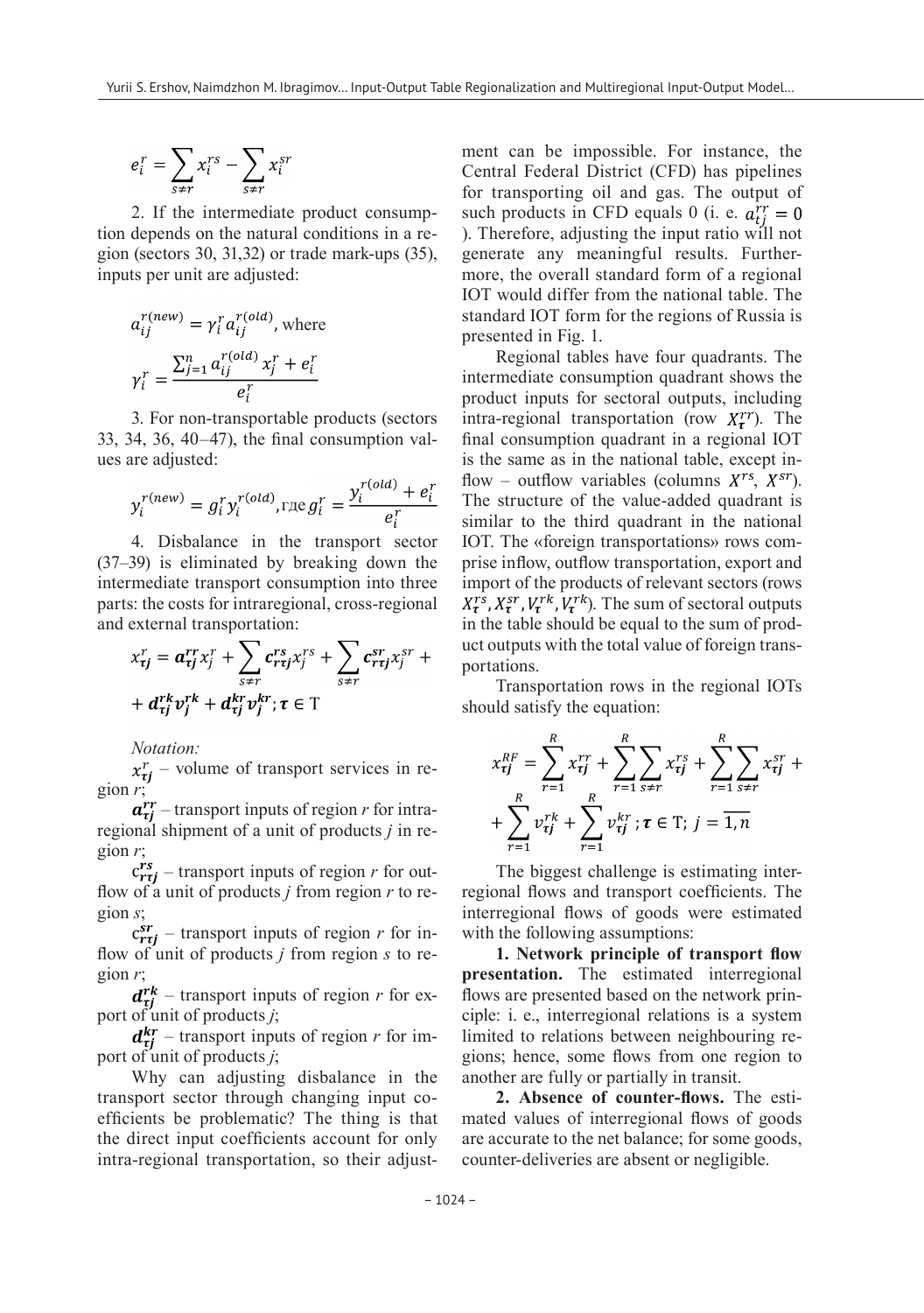|                                                                                  | $X_{i1}^r$                     | $\cdots$                            | $X_{in}^r$ | $Z^r$                   | $Q^r$ | $V^{rk}$ | $V^{kr}$ | $X^{rs}$ | $X^{sr}$                   | $X_i^r$                 |
|----------------------------------------------------------------------------------|--------------------------------|-------------------------------------|------------|-------------------------|-------|----------|----------|----------|----------------------------|-------------------------|
| $X_{1j}^r$<br>$\cdots$<br>$\overline{X_{\tau j}^{rr}}$<br>$\cdots$<br>$X_{nj}^r$ | Intermediate consumption block |                                     |            | Final consumption block |       |          |          |          |                            | ᠊ᢦ<br>sındıno<br>roduct |
| $W^r$                                                                            |                                | Value-added block                   |            |                         |       |          |          |          |                            |                         |
| $X_i^r$                                                                          | Sectoral output                |                                     |            |                         |       |          |          |          |                            |                         |
| $X^{rs}_{\tau}$                                                                  |                                |                                     |            |                         |       |          |          |          |                            |                         |
| $X^{sr}_{\tau}$                                                                  |                                |                                     |            |                         |       |          |          |          |                            |                         |
| $V^{rk}_t$                                                                       |                                | Quadrant of foreign transport works |            |                         |       |          |          |          | Foreign transport<br>works |                         |
| $V^{rk}_\tau$                                                                    |                                |                                     |            |                         |       |          |          |          |                            |                         |

Fig. 1. The standard form of an IOT for the regions of the Russian Federation

**3. Trading by «conventional centres».**  Formal breakdown of transportation inputs for interregional deliveries relies upon the «from a conventional production centre of a producing region to a conventional consumption centre of a consuming region» principle. It allows equating outflow transport coefficients in a region to export coefficients (inflow coefficients to import coefficients accordingly). Different sectors may have different conditional centres.

**4. Inflow inputs exceed outflow inputs.**  The inflow coefficients are assumed to exceed the outflow coefficients on product transportation. Besides the distance covered by the inbound and outbound transport (from the regional boundaries to the centre and vice versa), the inbound products are also delivered to all points within a region.

The interregional trade flows were estimated by a qualitative rationale since statistical information about the vectors and scope of goods flows can hardly be found. For instance, the whole inbound / outbound traffic for FEFD to other regions was assumed as going through the Siberian Federal District; for NCFD – only through SFD; all deliveries from SFD westbound – only through UFD. In the case of multivariance, the knowledge about domestic economic activity applied.

**Final balancing**. By implementing this algorithm, some discrepancies between the regional indicators and the corresponding nationwide values could be revealed. However, the regional totals (totals refer to rows and columns) equal to the national totals. The bias was corrected with the multi-stage biproportional correction (RAS type) of regional tables. The result of the work was a system of 8 regional input-output tables, with the indicators' values coinciding with the national ones.

### **Conclusion**

The algorithm for building up a system of regional IOTs outlined in the paper cannot remain unchanged for a long period. It is necessary to adjust the parameters used for automated estimates of the tables from time to time and all the numerical coefficients. Moreover, it affects most of all the transport blocks of the model, where significant changes of particular coefficients may occur due to, for example, commissioning new pipelines or modifications in the import-export geography. Developing regional IOTs remains quite labour-intensive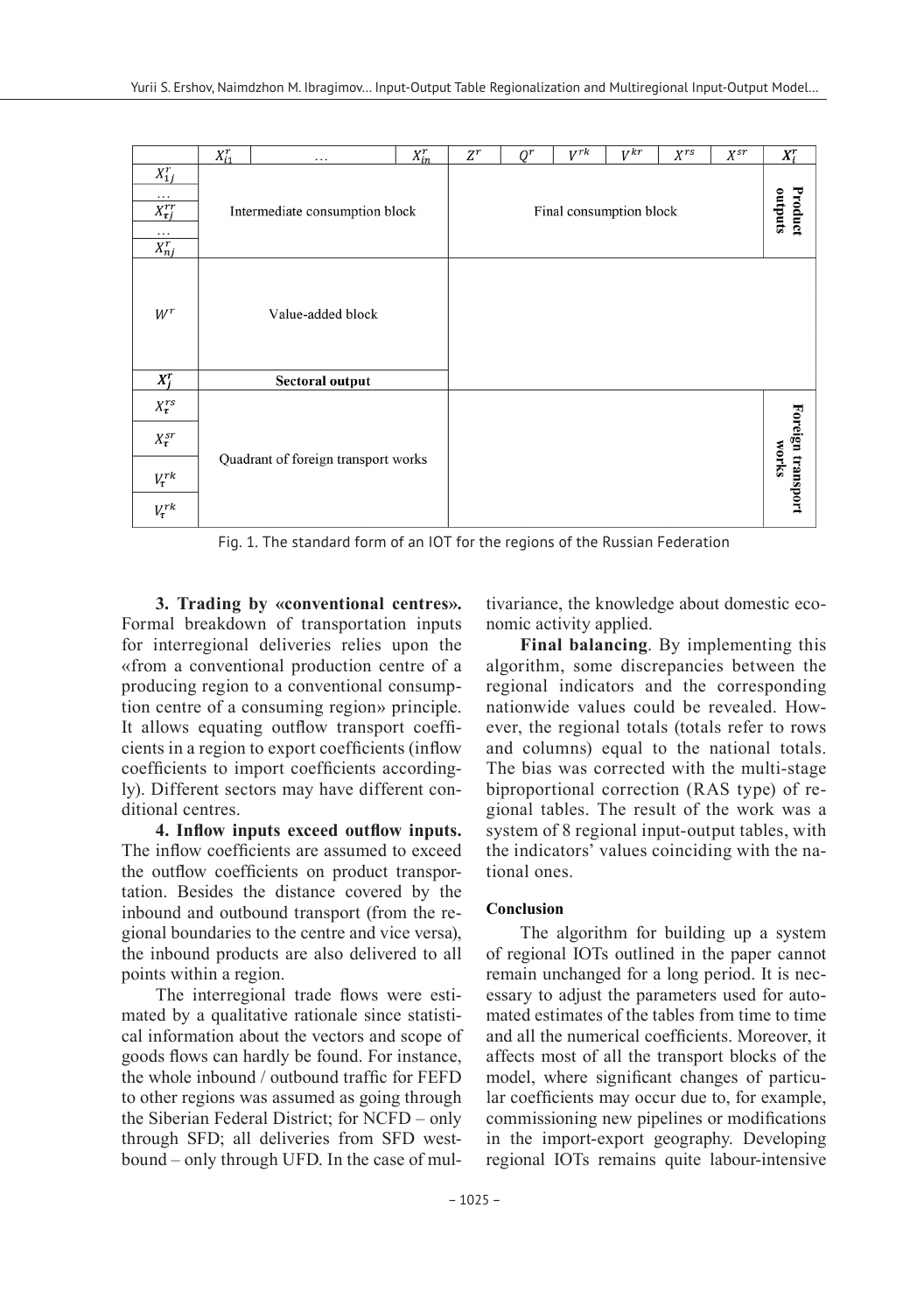work that relies upon many information sources. Algorithms, however, dramatically reduce the time of building up initial approximation–balanced system of IOTs, in their totality reaching the cumulative production and consumption indicators, the volumes of intersectoral flows of goods and services, presented in the consolidated national table.

### **References**

Aganbegyan, A.G., Mikheeva, N.N., Fetisov, G.G. (2013). Modernization of the real sector of the economy: Spatial aspects. In *Regional research of Russia*, 3(4), 309–323.

Elektronnye tablitsy statistiki RF [Spreadsheets of RF statistics]. In *Proizvodstvo promyshlennoy produktsii v natural'nom vyrazhenii po polnomu krugu proizvoditeley* [*Production of industrial products in physical terms by the full range of manufactures*]. Available at: http://sophist.hse.ru/rosstat.shtml (accessed 13 March 2020).

Elektronnye tablitsy statistiki RF [Spreadsheets of RF statistics]. In *Elektrobalans i moshchnost' elektrostantsii* [*Electrical balance and capacity of power plants*]. Available at: http://sophist.hse.ru/rosstat.shtml (accessed 13 March 2020).

Elektronnye tablitsy statistiki RF [Spreadsheets of RF statistics]. In *Investitsii v ekonomiku RF* [*Investment in the Russian economy*]. Available at: http://sophist.hse.ru/rosstat.shtml (accessed 13 March 2020).

Elektronnye tablitsy statistiki RF [Spreadsheets of RF statistics]. In *Svedeniia o srednespisochnoy chislennosti i nachislennoy zarabotnoy plate rabotnikov organizatsiy RF po vidam ekonomicheskoy deiatel'nosti po federal'nym okrugam i sub'ektam RF* [*Information on the average headcount and accrued salaries of employees of organizations of the Russian Federation by type of economic activity in federal districts and subjects of the Russian Federation*]. Available at: http://sophist.hse.ru/rosstat.shtml (accessed 13 March 2020).

Ershov, Iu.S. (2020). Multiregional differentiation and donating and recipient regions: Diversity of assessments and conclusions. In *Regional Research of Russia,* 10(1), 20–28. DOI: 10.1134/S2079970520010037.

Ershov, Iu.S. (2012). Spatial aspect of the Russian economy and prospects of its development: before and after the crisis. In *Regional research of Russia*, 2(1), 1–11.

Ershov, Iu.S. (2011). Regionalizatsiia narodnokhoziaistvennykh tablits «zatraty-vypusk» [Regionalization of national economic input-output tables]. In *ECO* [*ECO*], 6, 119–138.

Ershov, Iu.S. (2016). Features of regional economic development in Russia in 1999–2013. In *Regional research of Russia*, 6(4), 281–291. DOI: 10.1134/S2079970516040079.

Ershov, Iu. S (2015). The Siberian Federal District in the modern Russian economy. In *Regional Research of Russia*, 5(1), 58–67.

Federal'naia sluzhba gosudarstvennoi statistiki [Federal State Statistics Service]. In *Ofitsial'naia statistika. Natsional'nye scheta* [*Official statistics. National accounts*]. Available at: https://www.gks.ru/ storage/mediabank/tri-2015.xlsx (accessed 13 March 2020).

FNS [Federal Tax Service]. In *Otchet po forme 1-NOM po sostoianiiu na 01.01.2016* [*1-NOM report as of 01.01.2016*]. Available at: https://www.nalog.ru/html/sites/www.new.nalog.ru/docs/otchet/1nom-010116reg.xlsx (accessed 13 March 2020).

Granberg, A.G., Mikheeva, N.N., Ershov, Iu.S., Kuleshov, V.V., Seliverstov, V.E., Suslov, V.I., Suspitsyn, S.A., Minakir, P.A. (2011). The impact of the global crisis on the strategy of spatial socioeconomic development of the Russian Federation. In *Regional research of Russia*, 1(1), 2–14.

Granberg, A.G., Suslov, V.I., Ershov, Iu.S., Ibragimov, N.M., Mel'nikova, L.V. (2007). Strategii territorial'nogo i regional'nogo razvitiia ekonomiki Rossii [Strategies for the territorial and regional development of the Russian economy]. In *Problemy i perspektivy tekhnologicheskogo obnovleniia rossiyskoi ekonomiki* [*Problems and prospects of technological renewal of the Russian economy*], 463–484.

Gulakova, O.I., Ershov, Iu.S., Ibragimov, N.M., Novikova, T.S. (2018). Evaluation of the public efficiency of an infrastructure project: a case study of the Eastern Siberia – Pacific Ocean-2 Oil Pipeline. In *Regional Research of Russia*, 8(2), 193–203. DOI: 10.1134/S2079970518020053.